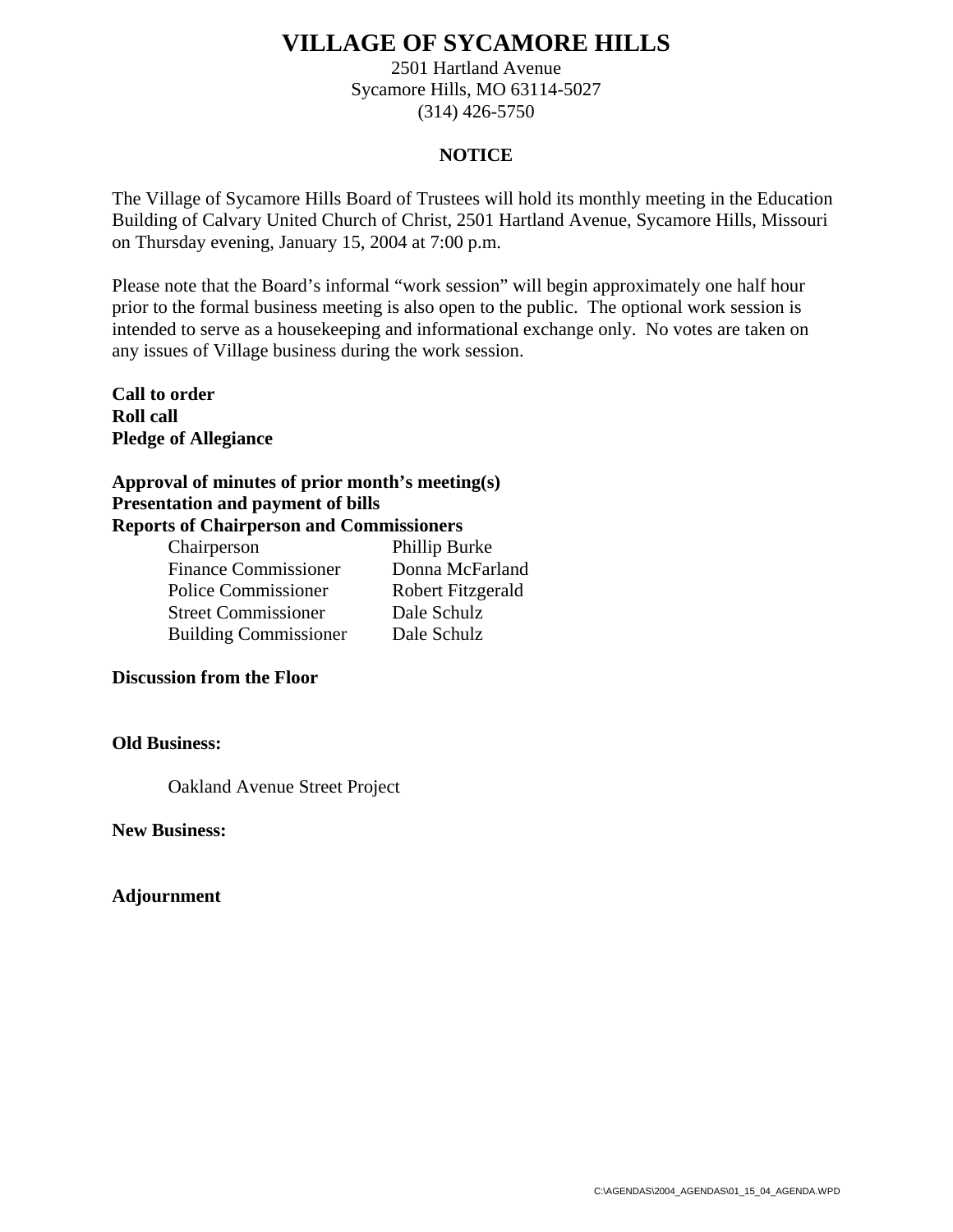2501 Hartland Avenue Sycamore Hills, MO 63114-5027 (314) 426-5750

## **NOTICE**

The Village of Sycamore Hills Board of Trustees will hold its monthly meeting in the Education Building of Calvary United Church of Christ, 2501 Hartland Avenue, Sycamore Hills, Missouri on Thursday evening, February 19, 2004 at 7:00 p.m.

Please note that the Board's informal "work session" will begin approximately one half hour prior to the formal business meeting is also open to the public. The optional work session is intended to serve as a housekeeping and informational exchange only. No votes are taken on any issues of Village business during the work session.

**Call to order Roll call Pledge of Allegiance** 

## **Approval of minutes of prior month's meeting(s) Presentation and payment of bills Reports of Chairperson and Commissioners**

| to of Chair person and Commissioners |                   |
|--------------------------------------|-------------------|
| Chairperson                          | Phillip Burke     |
| <b>Finance Commissioner</b>          | Donna McFarland   |
| <b>Health Commissioner</b>           | Jeff Weaver       |
| <b>Police Commissioner</b>           | Robert Fitzgerald |
| <b>Street Commissioner</b>           | Dale Schulz       |
| <b>Building Commissioner</b>         | Dale Schulz       |

## **Discussion from the Floor**

#### **Old Business:**

Oakland Avenue Street Project

## **New Business:**

Ordinance - Adopt new St. Louis County Electrical Code Business License - Frosty Treats Inc.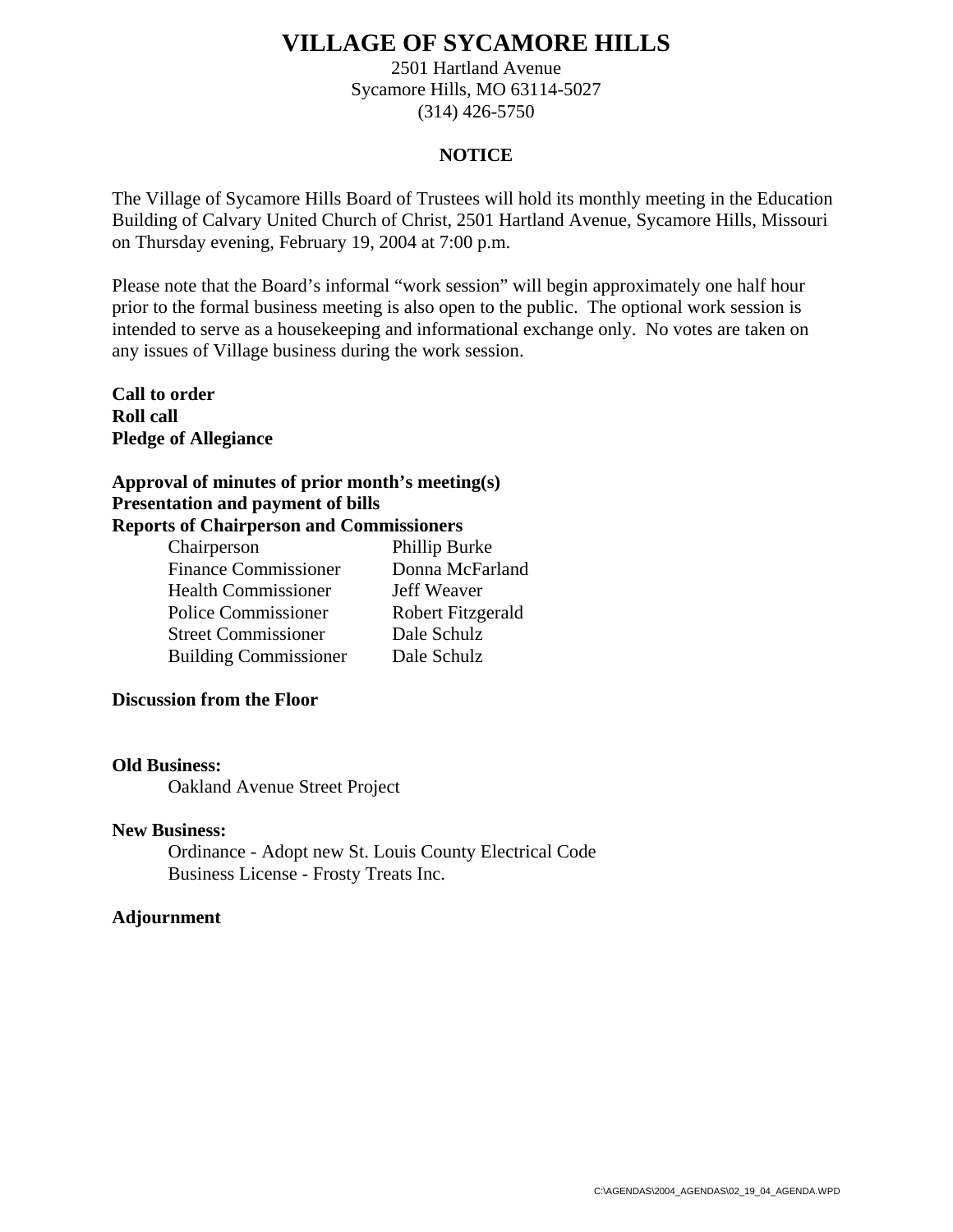2501 Hartland Avenue Sycamore Hills, MO 63114-5027 (314) 426-5750

## **NOTICE**

The Village of Sycamore Hills Board of Trustees will hold its monthly meeting in the Education Building of Calvary United Church of Christ, 2501 Hartland Avenue, Sycamore Hills, Missouri on Thursday evening, March 18, 2004 at 7:00 p.m.

Please note that the Board's informal "work session" will begin approximately one half hour prior to the formal business meeting is also open to the public. The optional work session is intended to serve as a housekeeping and informational exchange only. No votes are taken on any issues of Village business during the work session.

**Call to order Roll call Pledge of Allegiance** 

## **Approval of minutes of prior month's meeting(s) Presentation and payment of bills Reports of Chairperson and Commissioners**

| to of Chair person and Commissioners |                   |
|--------------------------------------|-------------------|
| Chairperson                          | Phillip Burke     |
| <b>Finance Commissioner</b>          | Donna McFarland   |
| <b>Health Commissioner</b>           | Jeff Weaver       |
| <b>Police Commissioner</b>           | Robert Fitzgerald |
| <b>Street Commissioner</b>           | Dale Schulz       |
| <b>Building Commissioner</b>         | Dale Schulz       |

## **Discussion from the Floor**

**Old Business:** 

Oakland Avenue Street Project

## **New Business:**

Set budget for 1 April 2004 through 31 March 2005 Ordinance - Adopt new St. Louis County Electrical Code Business License - Frosty Treats Inc. **Business license Jeff & Mary Williams at 8900 Midland Blvd.**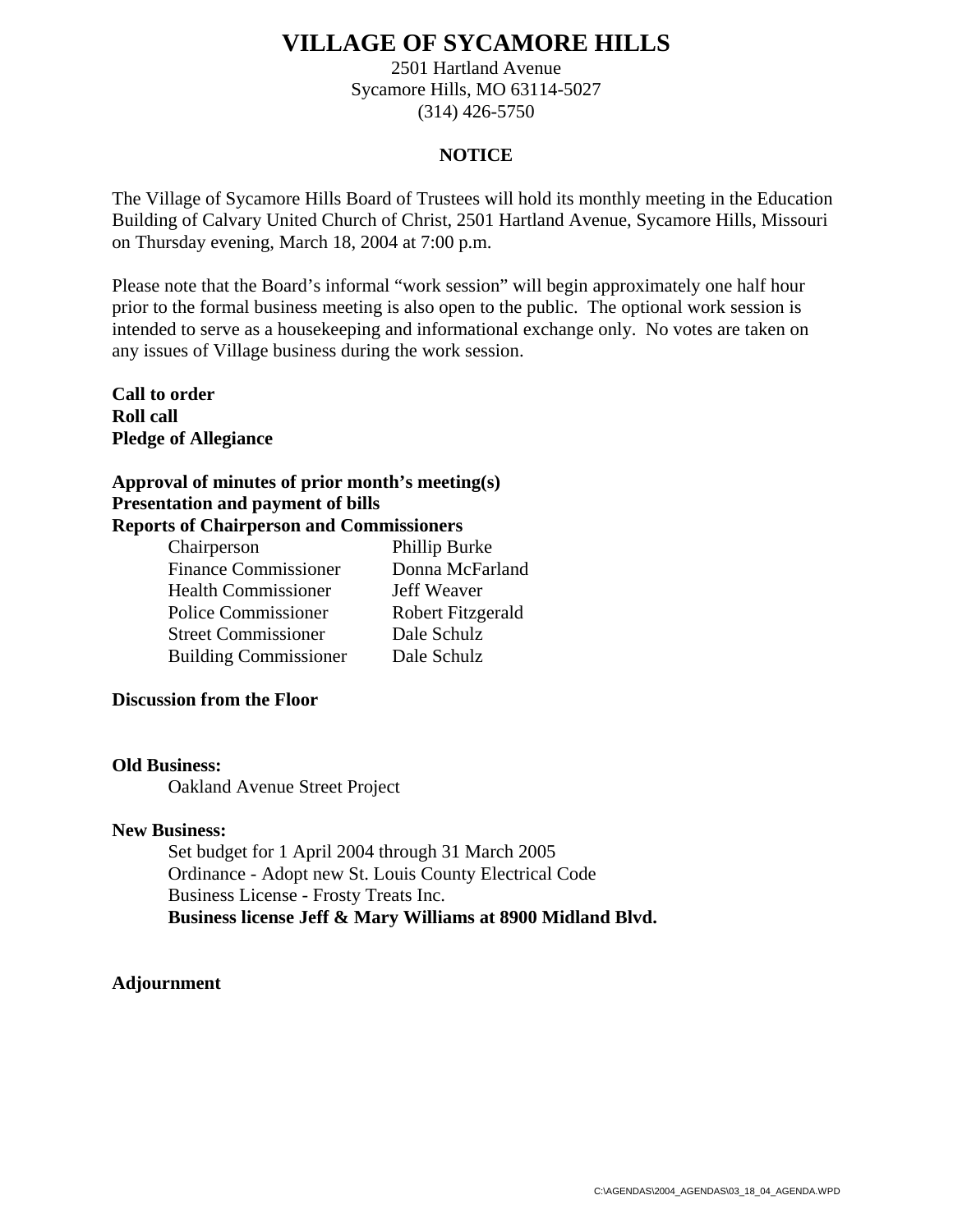2501 Hartland Avenue Sycamore Hills, MO 63114-5027 (314) 426-5750

## **NOTICE**

The Village of Sycamore Hills Board of Trustees will hold its monthly meeting in the Education Building of Calvary United Church of Christ, 2501 Hartland Avenue, Sycamore Hills, Missouri on Thursday evening, April 15, 2004 at 7:00 p.m.

Please note that the Board's informal "work session" will begin approximately one half hour prior to the formal business meeting is also open to the public. The optional work session is intended to serve as a housekeeping and informational exchange only. No votes are taken on any issues of Village business during the work session.

**Call to order Roll call Pledge of Allegiance** 

## **Approval of minutes of prior month's meeting(s) Presentation and payment of bills Reports of Chairperson and Commissioners**

| to of Chair person and Commissioners |                   |
|--------------------------------------|-------------------|
| Chairperson                          | Phillip Burke     |
| <b>Finance Commissioner</b>          | Donna McFarland   |
| <b>Health Commissioner</b>           | Jeff Weaver       |
| <b>Police Commissioner</b>           | Robert Fitzgerald |
| <b>Street Commissioner</b>           | Dale Schulz       |
| <b>Building Commissioner</b>         | Dale Schulz       |

## **Discussion from the Floor**

#### **Old Business:**

Oakland Avenue Street Project

## **New Business:**

Ordinance - Adopt new St. Louis County Electrical Code Village Wide Garage Sale Trees - stump removal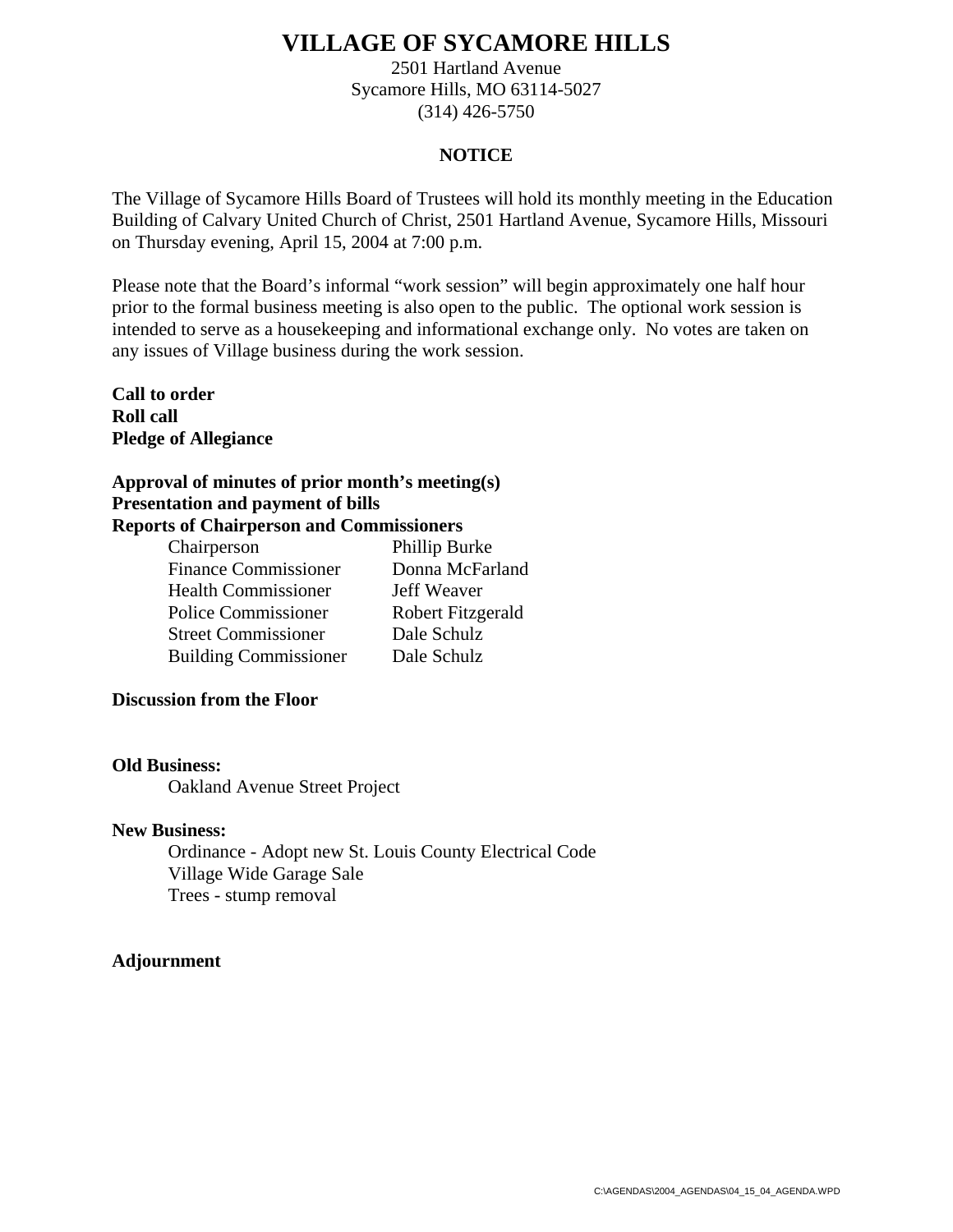2501 Hartland Avenue Sycamore Hills, MO 63114-5027 (314) 426-5750

## **NOTICE**

The Village of Sycamore Hills Board of Trustees will hold its monthly meeting in the Education Building of Calvary United Church of Christ, 2501 Hartland Avenue, Sycamore Hills, Missouri on Thursday evening, May 20, 2004 at 7:00 p.m.

Please note that the Board's informal "work session" will begin approximately one half hour prior to the formal business meeting is also open to the public. The optional work session is intended to serve as a housekeeping and informational exchange only. No votes are taken on any issues of Village business during the work session.

**Call to order Roll call Pledge of Allegiance** 

## **Approval of minutes of prior month's meeting(s) Presentation and payment of bills Reports of Chairperson and Commissioners**

| as of Chain person and Commissioners |                   |
|--------------------------------------|-------------------|
| Chairperson                          | Phillip Burke     |
| <b>Finance Commissioner</b>          | Donna McFarland   |
| <b>Health Commissioner</b>           | Jeff Weaver       |
| <b>Police Commissioner</b>           | Robert Fitzgerald |
| <b>Street Commissioner</b>           | Dale Schulz       |
| <b>Building Commissioner</b>         | Dale Schulz       |

## **Oath of Office**

## **Office Appointments**

## **Discussion from the Floor**

#### **Old Business:**

Oakland Avenue Street Project

#### **New Business:**

Annual Lions Fair in Norman Myers Park Trees - stump removal Newsletter - Community Block Development Funds, Lions Fair Office Lease Renewal Spray for Bagworms Parking at Ashland and Lackland Definition of trailer vehicle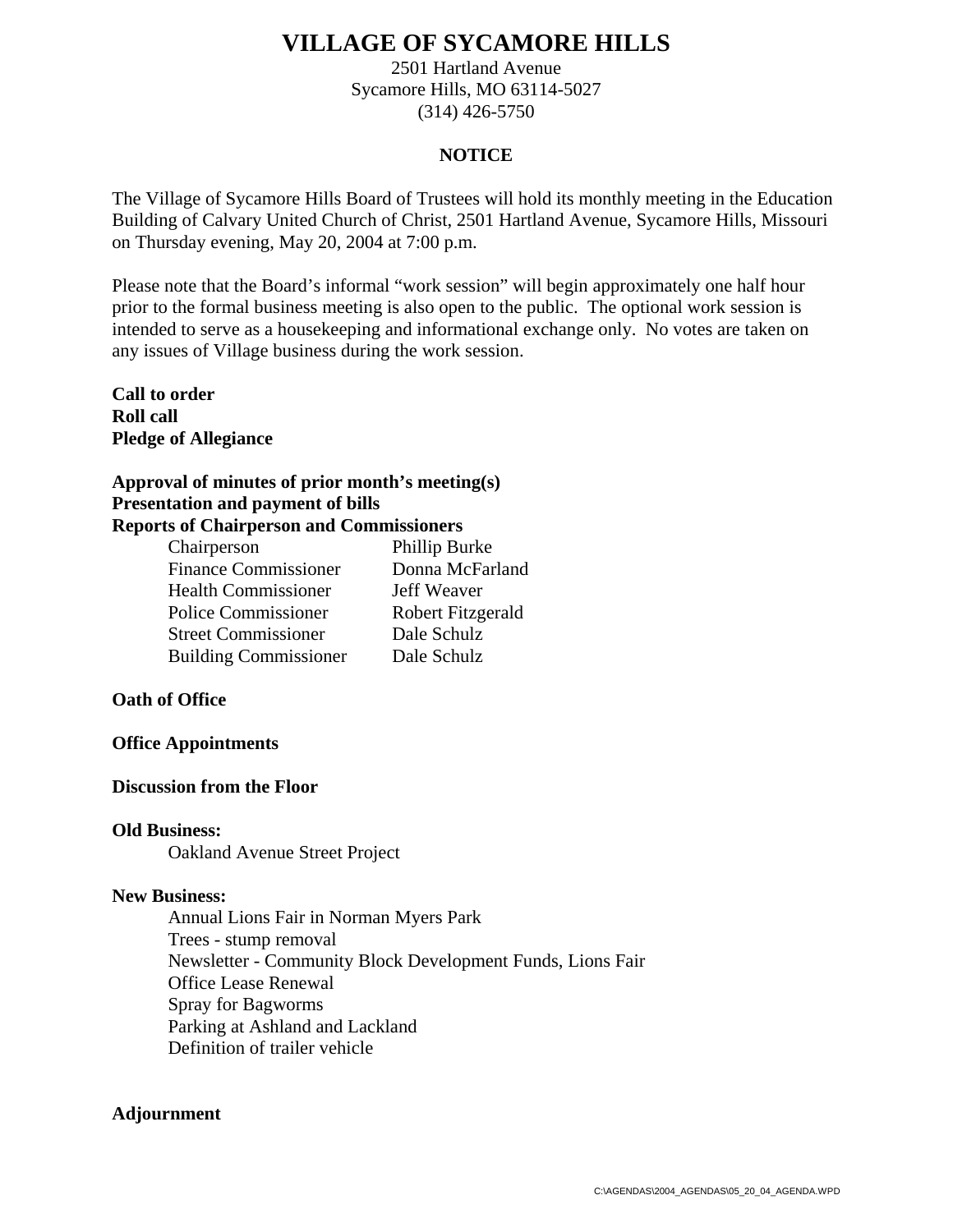2501 Hartland Avenue Sycamore Hills, MO 63114-5027 (314) 426-5750

## **NOTICE**

The Village of Sycamore Hills Board of Trustees will hold its monthly meeting in the Education Building of Calvary United Church of Christ, 2501 Hartland Avenue, Sycamore Hills, Missouri on Thursday evening, June 17, 2004 at 7:00 p.m.

Please note that the Board's informal "work session" will begin approximately one half hour prior to the formal business meeting is also open to the public. The optional work session is intended to serve as a housekeeping and informational exchange only. No votes are taken on any issues of Village business during the work session.

**Call to order Roll call Pledge of Allegiance** 

## **Approval of minutes of prior month's meeting(s) Presentation and payment of bills Reports of Chairperson and Commissioners**

| to of Chair person and Commissioners |                   |
|--------------------------------------|-------------------|
| Chairperson                          | Phillip Burke     |
| <b>Finance Commissioner</b>          | Donna McFarland   |
| <b>Health Commissioner</b>           | Jeff Weaver       |
| <b>Police Commissioner</b>           | Robert Fitzgerald |
| <b>Street Commissioner</b>           | Dale Schulz       |
| <b>Building Commissioner</b>         | Dale Schulz       |

## **Discussion from the Floor**

## **Old Business:**

Oakland Avenue Street Project Annual Lions Fair in Norman Myers Park Trees - stump removal Newsletter Parking at Ashland and Lackland Definition of trailer vehicle

## **New Business:**

Resolution - Natural Hazard Mitigation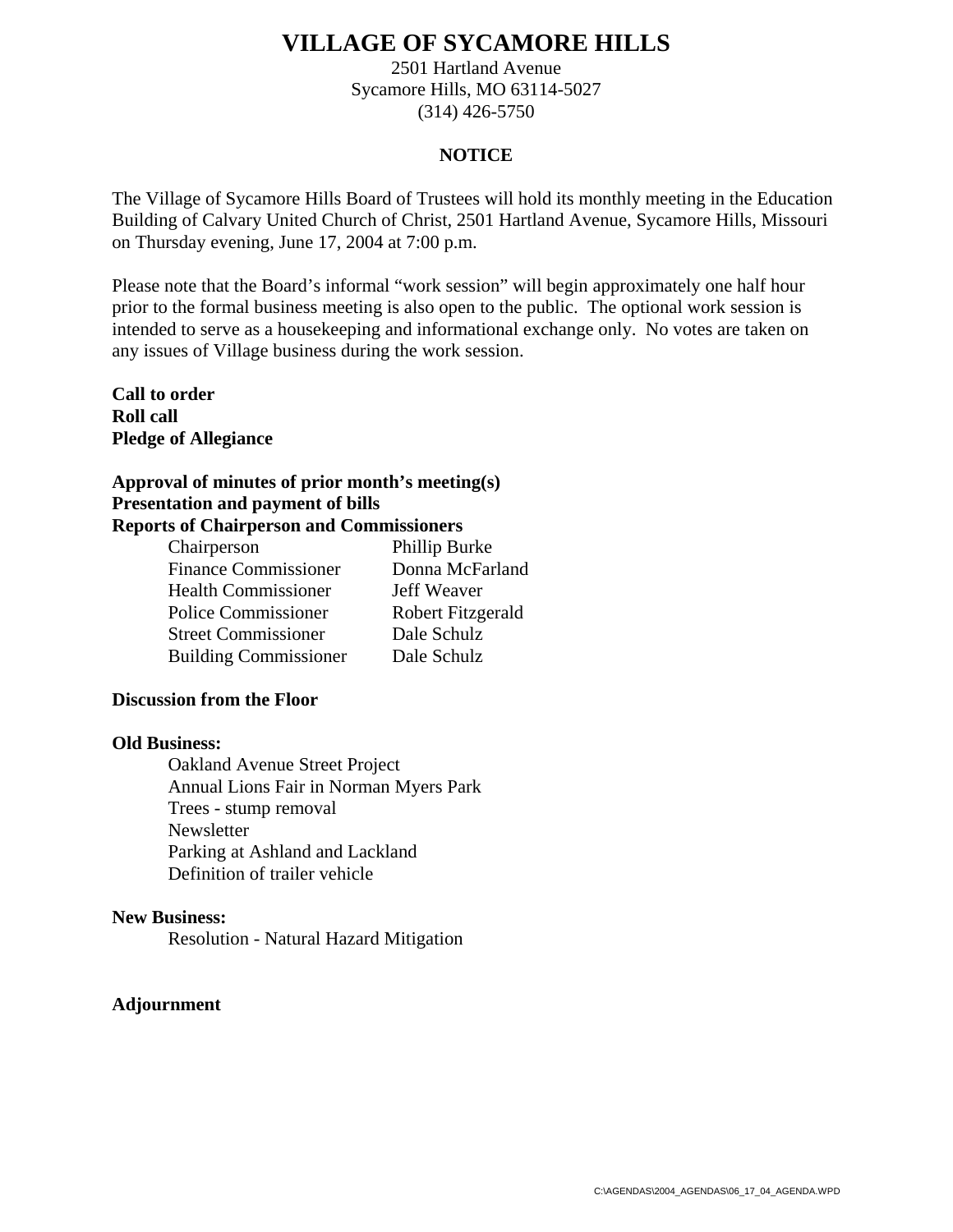2501 Hartland Avenue Sycamore Hills, MO 63114-5027 (314) 426-5750

## **NOTICE**

The Village of Sycamore Hills Board of Trustees will hold a **Public Hearing** in the Education Building of Calvary United Church of Christ, 2501 Hartland Avenue, Sycamore Hills, Missouri on Thursday evening, July 1, 2004 at 7:00 p.m.

**Call to order Roll call Pledge of Allegiance** 

**Public Hearing - Community Block Development Funds** 

Record of Attendance Discussion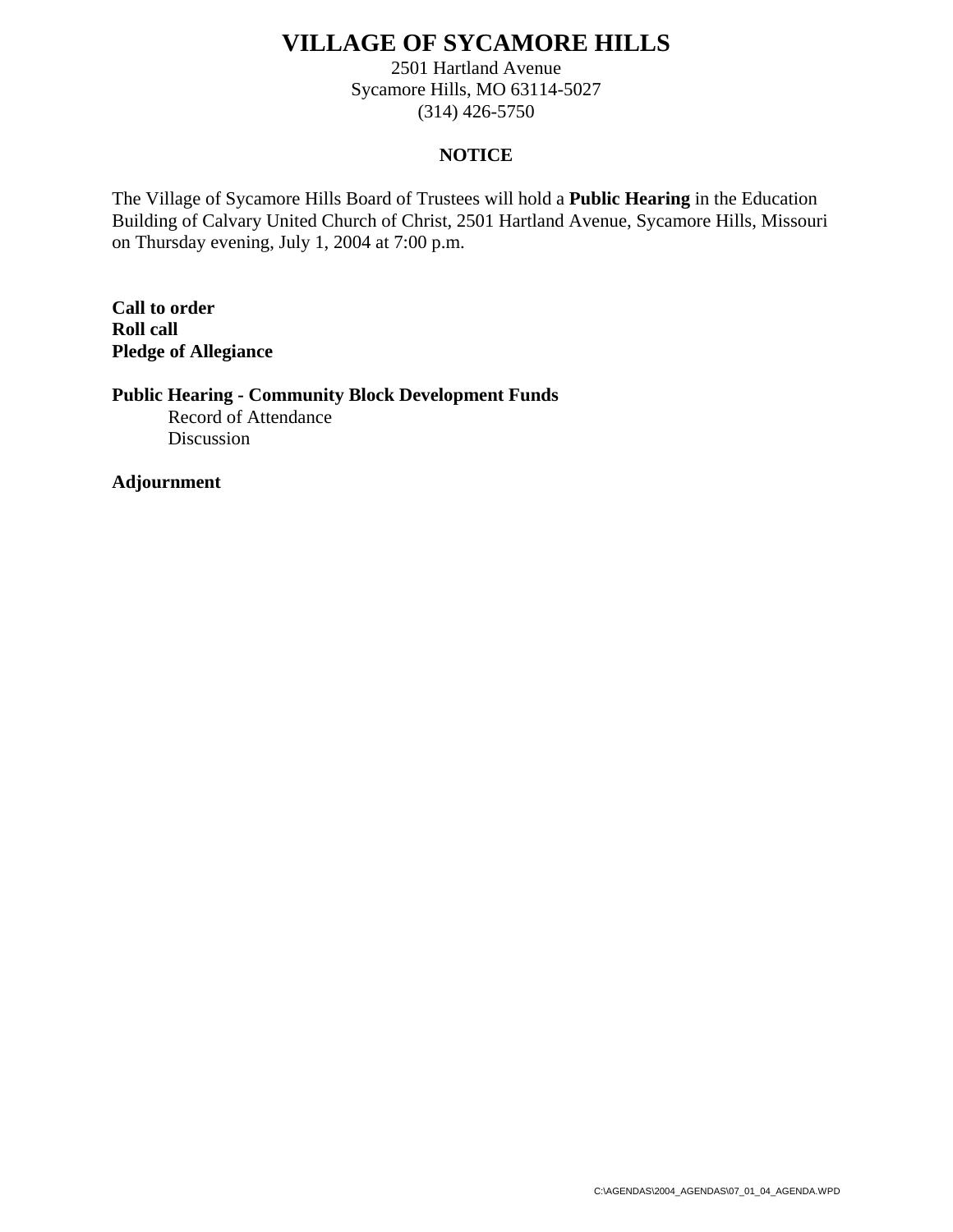2501 Hartland Avenue Sycamore Hills, MO 63114-5027 (314) 426-5750

## **NOTICE**

The Village of Sycamore Hills Board of Trustees will hold its monthly meeting in the Education Building of Calvary United Church of Christ, 2501 Hartland Avenue, Sycamore Hills, Missouri on Thursday evening, July 15, 2004 at 7:00 p.m.

Please note that the Board's informal "work session" will begin approximately one half hour prior to the formal business meeting is also open to the public. The optional work session is intended to serve as a housekeeping and informational exchange only. No votes are taken on any issues of Village business during the work session.

**Call to order Roll call Pledge of Allegiance** 

## **Approval of minutes of prior month's meeting(s) Presentation and payment of bills Reports of Chairperson and Commissioners**

| Chairperson                  | Phillip Burke     |
|------------------------------|-------------------|
| <b>Finance Commissioner</b>  | Donna McFarland   |
| <b>Health Commissioner</b>   | Jeff Weaver       |
| <b>Police Commissioner</b>   | Robert Fitzgerald |
| <b>Street Commissioner</b>   | Dale Schulz       |
| <b>Building Commissioner</b> | Dale Schulz       |

## **Discussion from the Floor**

#### **Old Business:**

Oakland Avenue Street Project Annual Lions Fair in Norman Myers Park - Parking Permits Trees - stump removal Definition of trailer vehicle

## **New Business:**

Storage Building Extension of Waste Management Contract Compensation for Finance Commissioner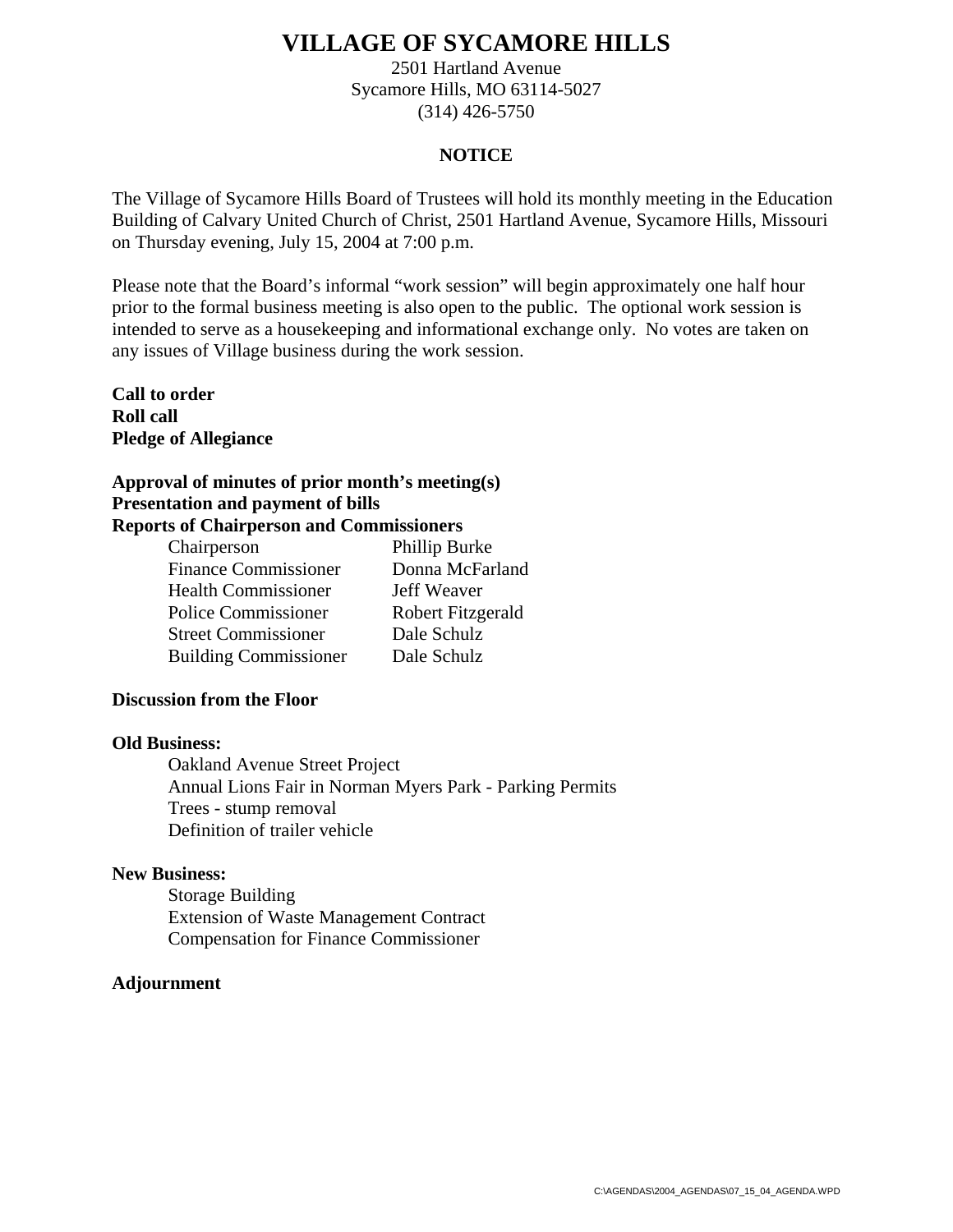2501 Hartland Avenue Sycamore Hills, MO 63114-5027 (314) 426-5750

## **NOTICE**

The Village of Sycamore Hills Board of Trustees will hold its monthly meeting in the Education Building of Calvary United Church of Christ, 2501 Hartland Avenue, Sycamore Hills, Missouri on Thursday evening, August 19, 2004 at 7:00 p.m.

Please note that the Board may have an informal "work session" beginning after the formal business meeting adjournment. This work session is also open to the public. The optional work session is intended to serve as a housekeeping and informational exchange only. No votes are taken on any issues of Village business during the work session.

**Call to order Roll call Pledge of Allegiance** 

## **Approval of minutes of prior month's meeting(s) Presentation and payment of bills Reports of Chairperson and Commissioners**

| Chairperson                  | Phillip Burke     |
|------------------------------|-------------------|
| <b>Finance Commissioner</b>  | Donna McFarland   |
| <b>Health Commissioner</b>   | Jeff Weaver       |
| <b>Police Commissioner</b>   | Robert Fitzgerald |
| <b>Street Commissioner</b>   | Dale Schulz       |
| <b>Building Commissioner</b> | Dale Schulz       |

## **Discussion from the Floor**

#### **Old Business:**

Oakland Avenue Street Project Trees - stump removal Definition of trailer vehicle Storage Building

## **New Business:**

Tax Rate Hearing and Ordinance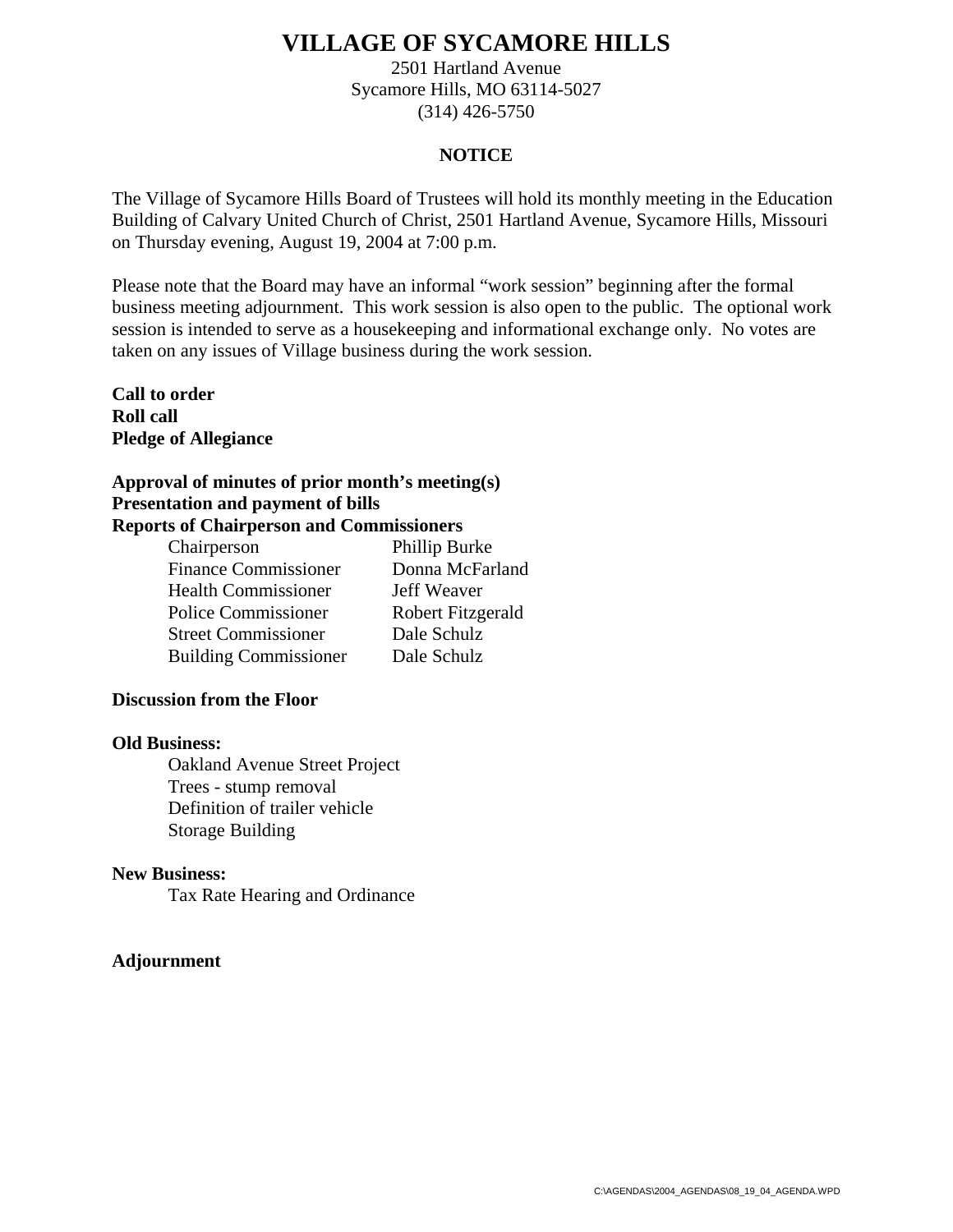2501 Hartland Avenue Sycamore Hills, MO 63114-5027 (314) 426-5750

## **NOTICE**

The Village of Sycamore Hills Board of Trustees will hold its monthly meeting in the Education Building of Calvary United Church of Christ, 2501 Hartland Avenue, Sycamore Hills, Missouri on Thursday evening, September 16, 2004 at 7:00 p.m.

Please note that the Board may have an informal "work session" beginning after the formal business meeting adjournment. This work session is also open to the public. The optional work session is intended to serve as a housekeeping and informational exchange only. No votes are taken on any issues of Village business during the work session.

**Call to order Roll call Pledge of Allegiance** 

## **Approval of minutes of prior month's meeting(s) Presentation and payment of bills Reports of Chairperson and Commissioners**

| Chairperson                  | Phillip Burke     |
|------------------------------|-------------------|
| <b>Finance Commissioner</b>  | Donna McFarland   |
| <b>Health Commissioner</b>   | Jeff Weaver       |
| <b>Police Commissioner</b>   | Robert Fitzgerald |
| <b>Street Commissioner</b>   | Dale Schulz       |
| <b>Building Commissioner</b> | Dale Schulz       |

#### **Discussion from the Floor**

#### **Old Business:**

Oakland Avenue Street Project Trees - stump removal Definition of trailer vehicle Storage Building

## **New Business:**

Driveway Repairs on Oakland New Air Conditioner for office New Personal Computer for office Extension no parking zone on Northland at Midland Marking of no parking zones in village Forest Releaf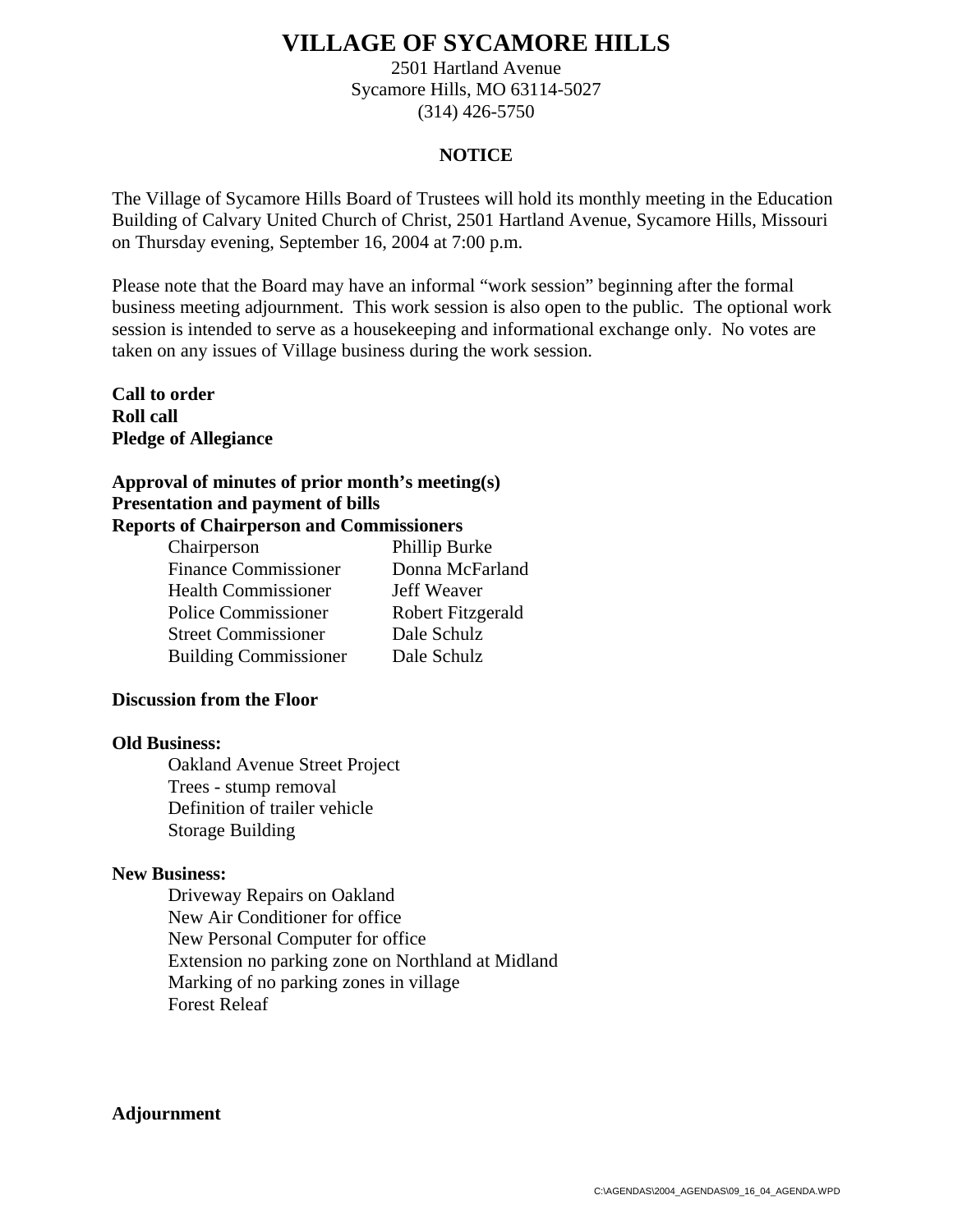2501 Hartland Avenue Sycamore Hills, MO 63114-5027 (314) 426-5750

## **NOTICE**

The Village of Sycamore Hills Board of Trustees will hold its monthly meeting in the Education Building of Calvary United Church of Christ, 2501 Hartland Avenue, Sycamore Hills, Missouri on Thursday evening, October 21, 2004 at 7:00 p.m.

Please note that the Board may have an informal "work session" beginning after the formal business meeting adjournment. This work session is also open to the public. The optional work session is intended to serve as a housekeeping and informational exchange only. No votes are taken on any issues of Village business during the work session.

**Call to order Roll call Pledge of Allegiance** 

## **Approval of minutes of prior month's meeting(s) Presentation and payment of bills Reports of Chairperson and Commissioners**

| Phillip Burke     |
|-------------------|
| Donna McFarland   |
| Jeff Weaver       |
| Robert Fitzgerald |
| Dale Schulz       |
| Dale Schulz       |
|                   |

## **Discussion from the Floor**

## **Old Business:**

Storage Building Driveway Repairs on Oakland Boundary Survey No Parking marking on curbing

## **New Business:**

Snow Removal Contract Police Contract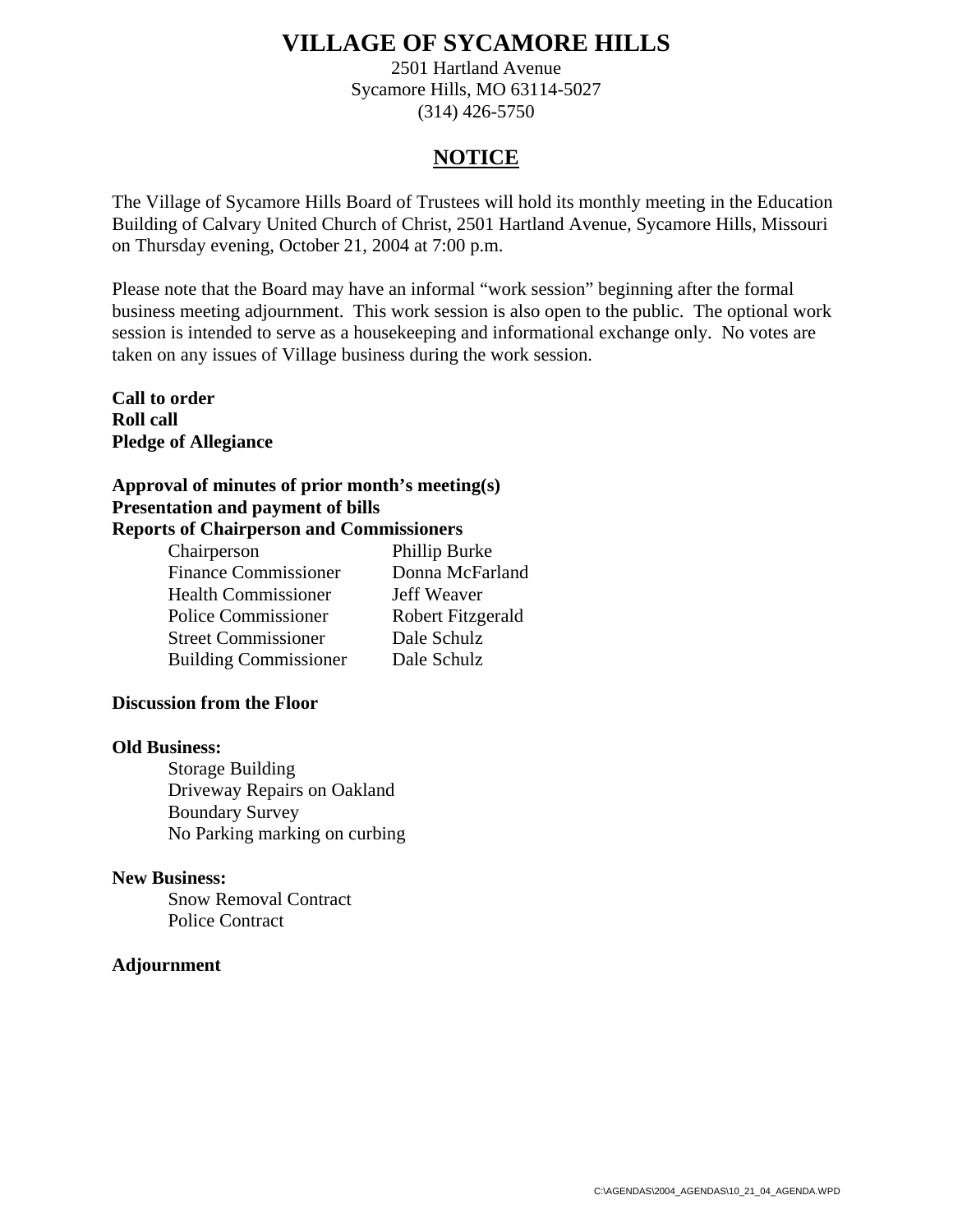# **Work Session Agenda:**

- 1. Finalize PC Configuration
- 2. Garage Types Allowed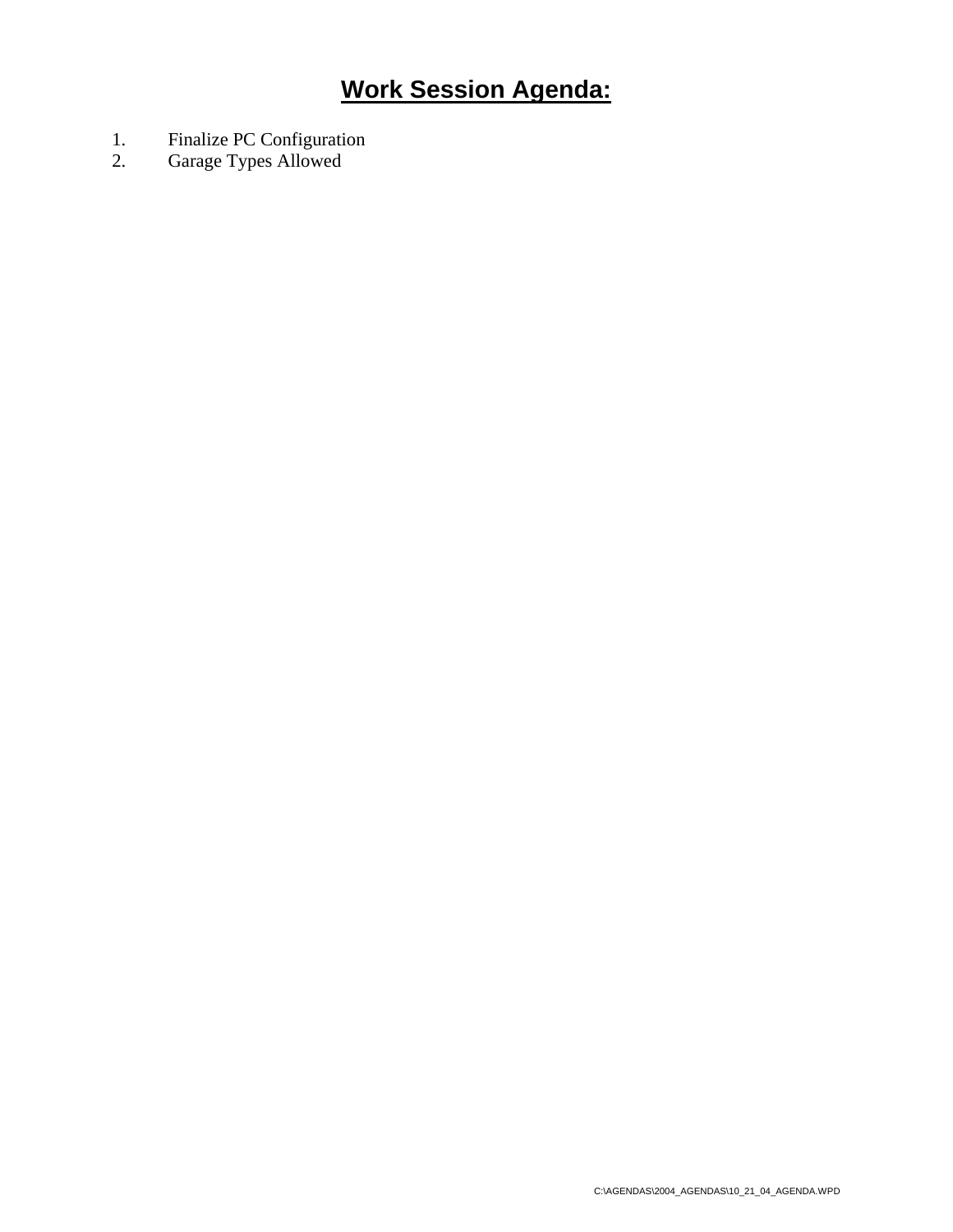2501 Hartland Avenue Sycamore Hills, MO 63114-5027 (314) 426-5750

## **NOTICE**

The Village of Sycamore Hills Board of Trustees will hold its monthly meeting in the Education Building of Calvary United Church of Christ, 2501 Hartland Avenue, Sycamore Hills, Missouri on Thursday evening, November 18, 2004 at 7:00 p.m.

Please note that the Board may have an informal "work session" beginning after the formal business meeting adjournment. This work session is also open to the public, however there is no discussion from the floor. The optional work session is intended to serve as a housekeeping and informational exchange only. No votes are taken on any issues of Village business during the work session.

**Call to order Roll call Pledge of Allegiance** 

## **Approval of minutes of prior month's meeting(s) Presentation and payment of bills Reports of Chairperson and Commissioners**

| Chairperson                  | Phillip Burke     |
|------------------------------|-------------------|
| <b>Finance Commissioner</b>  | Donna McFarland   |
| <b>Health Commissioner</b>   | Jeff Weaver       |
| <b>Police Commissioner</b>   | Robert Fitzgerald |
| <b>Street Commissioner</b>   | Dale Schulz       |
| <b>Building Commissioner</b> | Dale Schulz       |

## **Discussion from the Floor**

## **Old Business:**

Boundary Survey Garage Structures

## **New Business:**

Sewer Lateral Financial Report Updating Village Records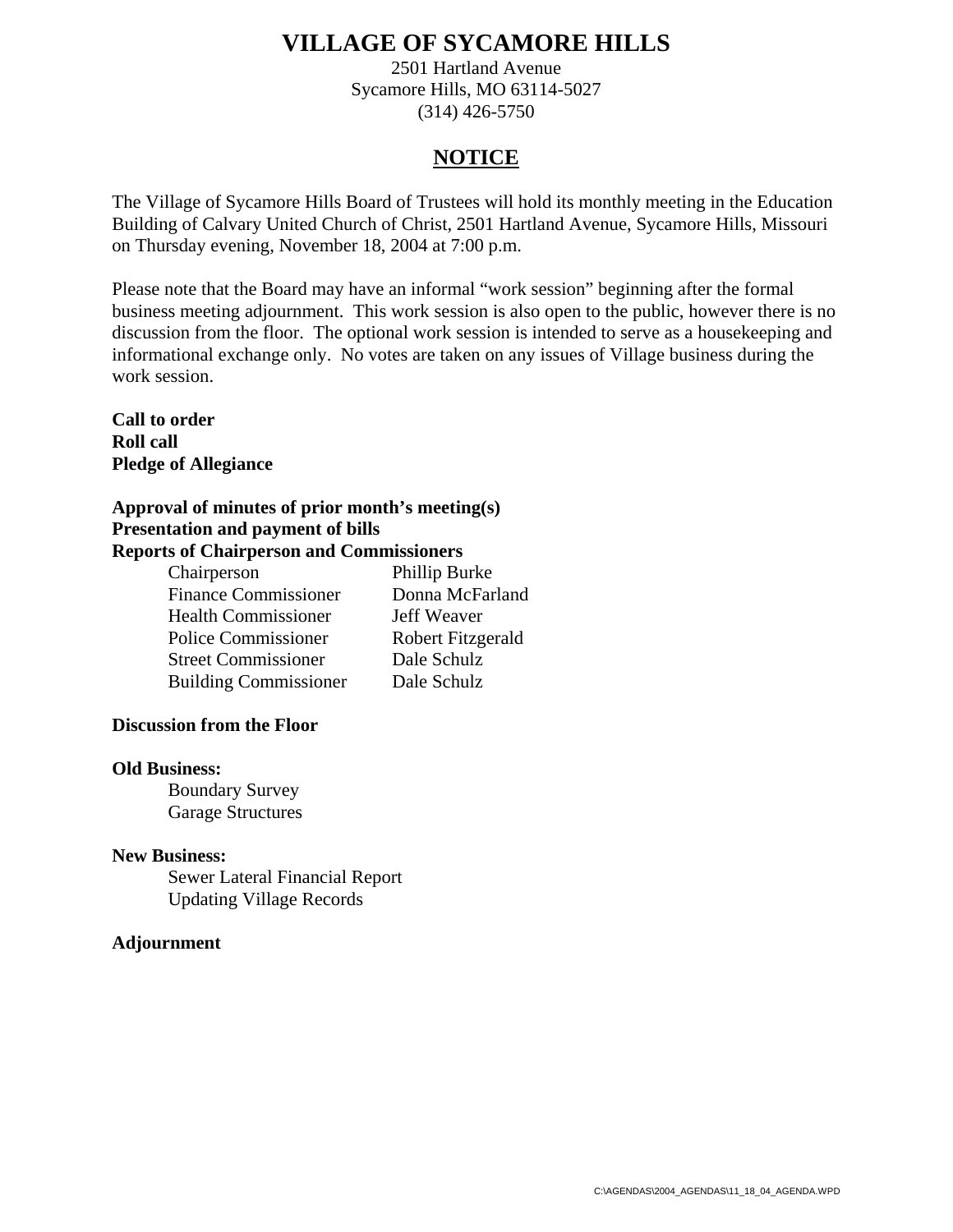# **Work Session Agenda:**

- 1. Storage Shed Location
- 2. Office Cleaning Day
- 3. Home Inspection Changes
- 4. Select Fax Machine
- 5. Select Computer Printer